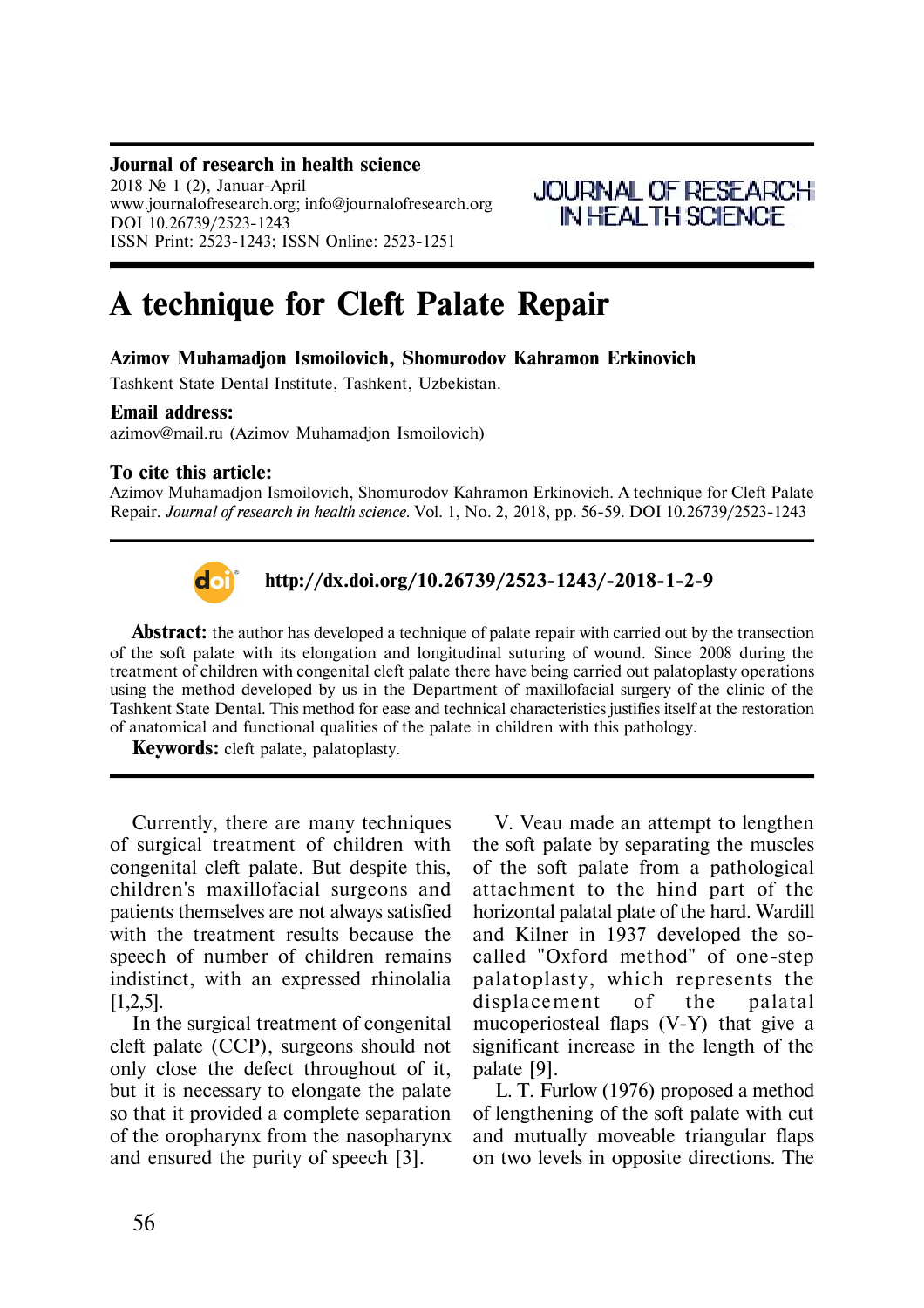medial side of each flap is the edge of nonunion, the end of the lateral cut is the point on the region of the hamulus of the pterygoid process. The flaps on the front foot contain only the mucous membrane, the flaps on the back foot the mucous membrane and muscles of the soft palate. During the mutual displacement muscle stratums are duplicated and contribute to recovery of function of the vellum palatinum. But the orientation of muscle fibers does not conform to normal, and when wide clefts there may be tension in the operative wound on the soft palate and shortening of the palate along (V.S. Dmitrieva and R.L. Lando, 1968; L.V. Kharkov, 1982; A.G. Gulyuk, 2002) [4, 9].

K. Kobus (1984) made an elongation of the palate by V-Y plasty on the border of the hard palate, and the plasty of the soft palate - in 3 months after the first stage [9].

According to many works it is clear that during palatoplastys the authors pay serious attention to the lengthening of palate. The presence of a large number of researches on this issue, confirms its relevance and the need in the further search for solutions to this issue  $[2,3,5,6,7]$ .

**The purpose of the work:** to present our method of palatoplasty carried out by the transection of the soft palate with its elongation and longitudinal suturing of wound.

**Materials and methods.** Since 2008 during the treatment of children with CCP there have being carried out uranoplasty operations using the method developed by us in the Department of maxillofacial surgery of the clinic of the Tashkent State Dental. This method for ease and technical characteristics justifies

itself at the restoration of anatomical and functional qualities of the palate in children with this pathology. (Registration number of the patent application on the method of surgical treatment of congenital cleft palate  $\mathcal{N}$ <sup>o</sup>IAP 20170221).

 During last 5 years the surgeons of the Institute have been using actively the proposed method for the treatment of congenital pathology of the palate. So, for the period 2012-2016 177 children with CCP were operated, including 92 (51.9%) were girls and 85 (48%) boys aged from 9 months to 14 years. In the postoperative period we used antibacterial and restorative therapy. In 2-3 weeks after surgery and then for 3 months there was recommended a complex of physiotherapeutic treatment with a massage of the soft palate.

## **Below we present the method of surgery with elongation of the soft palate:**

1. Under endotracheal anesthesia we set a dental gag. The baby's head is thrown back maximally.

2. After careful antiseptic treatment nasal-oral region we draw the cutting line with medical marker and infiltrate soft tissues of the palate with anesthetics.

3. Taking with surgical forceps the mucous membrane of the edge of the defect at the level of the connection of the muscles with aponeurosis we dissect the soft palate transversely on both sides for its entire thickness up to 8-12 mm (not always the fragments of the cleft are symmetric, so the length of the incision may vary depending on the individuality of the cleft). The defect takes the form of a rhombus.

4. Cut a strip of mucous membrane along the edges of the cleft of the soft palate from the lower edge of the crosssection to the end of the uvula on both sides.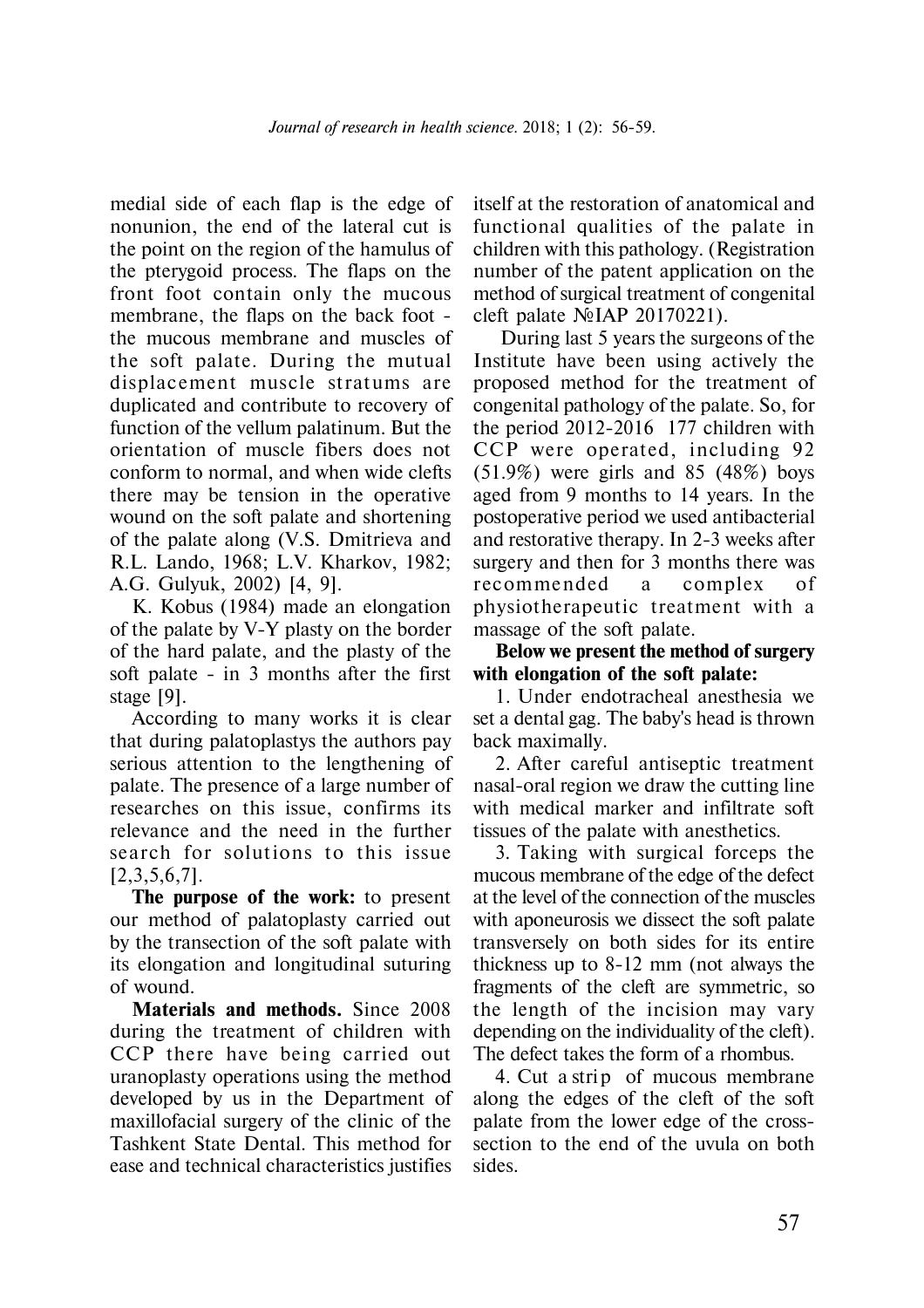Azimov Muhamadjon Ismoilovich, Shomurodov Êahramon Erkinovich. A technique for Cleft Palate Repair

5. Flake off the mucoperiosteal flap  $(MPF)$ , pull and dissect the neurovascular bundles (NVB) on both sides so that MPF could move freely on a plane to the middle and posterior. Separate nasal mucosa from the hard palate.

6. We stitch mucose of the nose from the top to the end of uvula with absorbable fiber using inverted suture, on the muscles of the uvula impose nodal suture.

While suturing it happens a displacement of muscles m.veli palatini and m.palatopharyngeus, which are located along the edge of the cleft. These muscles are turn 90 degrees position, then we stitch them "end to end". The defect formed after transection of the soft palate takes a longitudinal view, because of this the palate is lengthened. Complete the operation by suturing the oral mucosa.

## **Clinical example presented in figure.**



**Figure. Clinical example: à - view before surgery: cleft palate of 3a degree; b - the cutting line drawn with medical marker; c - transverse dissections on the soft palate d - transverse dissections of both sides and excision of the mucosal edge of the soft palate and uvula; e - stitching the mucous membrane of the nose from the top to the end of the uvula with inverted suture; f - displacement of muscles m.veli palatinae and m.palatopharyngeus, located along the edge of the cleft and suturing them "end to end"; g - forming the uvula of the soft palate; h - suturing the oral mucous membrane; i - uniform MRI visualization of the palato-pharyngeal ring on 14th day after the surgery.**

Thus, our experience of surgical treatment of children with congenital cleft palate with further observation of 4-8 year-old children after the surgery, should be estimated as positive and

perspective. The influence of the developed method of uranoplasty on the development of the maxilla and the speech quality will be presented in the next publications.